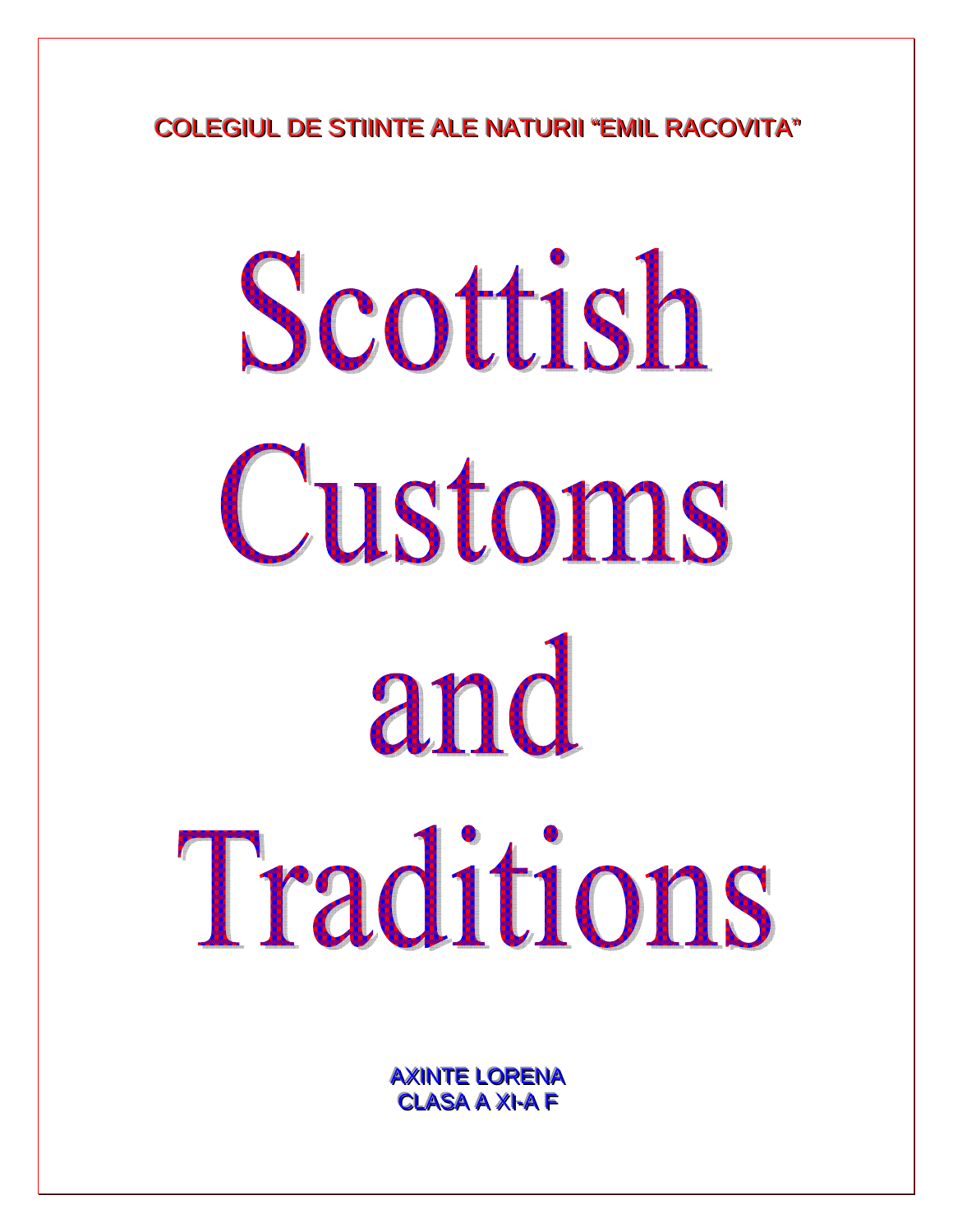# **CONTENT**

- 1. Short historical facts
- 2. Bagpipes
- 3. Kilts
- 4. Scottish food and drink
- 5. Christmas in Scotland
- 6. The Loch Ness Monster
- 7. Epilogue
- 8. References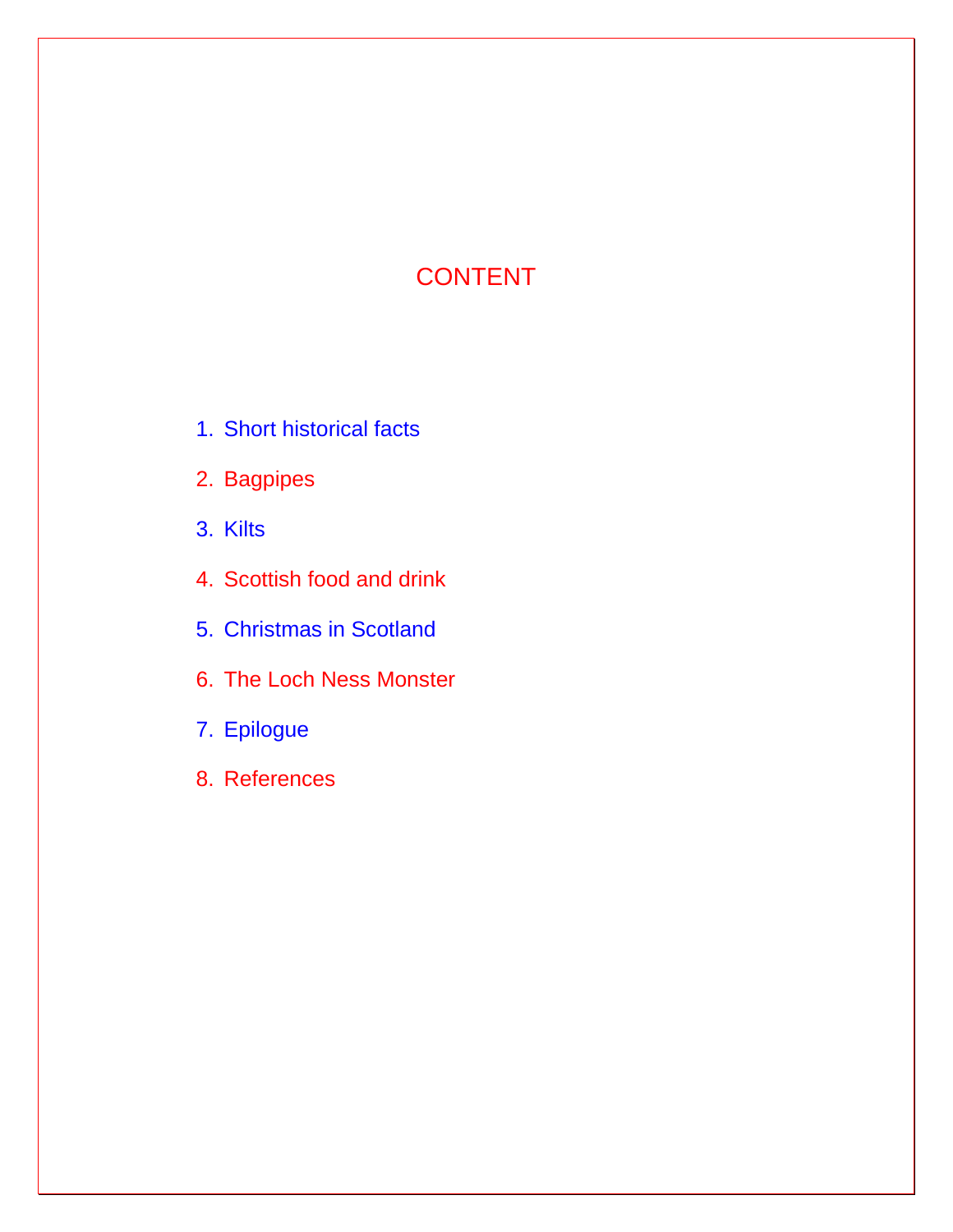### 1. Short historical facts

 Scotland is one of four constituent nations which form the United Kingdom. Its visitor should be aware of the customs of the country as otherwise they may be confused by the behaviour of the Scots, which may seem odd at times if one is unaware of the traditions and beliefs which lie behind them.

 Scottish customs and traditions cover a very wide range of topics. Everything from kilts to golf, bagpipes to whisky, Celtic crosses to Protestant missionary work, the "second sight" to Nessie.

### 2. Bagpipes

 The history of the bagpipes takes us a long way back from today and far away from Scotland. Everyone thinks about Scotland when they hear the word "bagpipe", but this instrument is so old that true age and origin are unknown. In some historical documents it is written that the pipes were first played somewhere around Asia Minor in 1000 BC. Also, it is said, by some, that "Emperor Nero played the "Pipes" not the fiddle, while Rome burned."

 Some 'form' of bagpipes are used in many European countries but in Scotland they have become an integral part of the country's culture. Scotland is the ancestral home of the "Great Highland Bagpipes" known to all as the "Great Pipes".

 A Pipe band is one thing that every visitor of Scotland wants to see. These are groups of men (in modern times it can be both men and women); each group has matching skirts, fancy jackets and strange little hats. They march around squeezing the air out of big tartan bags (known as bagpipes) and blowing it in again through a pipe attached to the bag. This results in a racket known as "the skirl o' the pipes" which is almost indistinguishable from the noise made by the haggis during the mating season. These pipe bands often turn out to be Australians, not Scots at all!

### 3. Kilts

 The tartan kilt has long been the most recognizable cultural tradition of the Highland Scots, but just like the other symbols, kilts have also an unknown origin. One sure fact is that the wearing of the kilt has been developed in the  $19<sup>th</sup>$ century during the reign of Queen Victoria. It had been created for some rational reasons: men who wore it could make very quick moves, wade through rivers and shelter in huts, woods and rocks, etc.

 There is a question which will always linger next to the word 'kilt' and that is: Do people who wear kilts have underwear or not? Even though there are lots of people who consider this immoral, the tradition says that underwear should not be present if one is dressed in a kilt, the only exception being the participation to some sportive games and the presence of women. In the 50's, soldiers were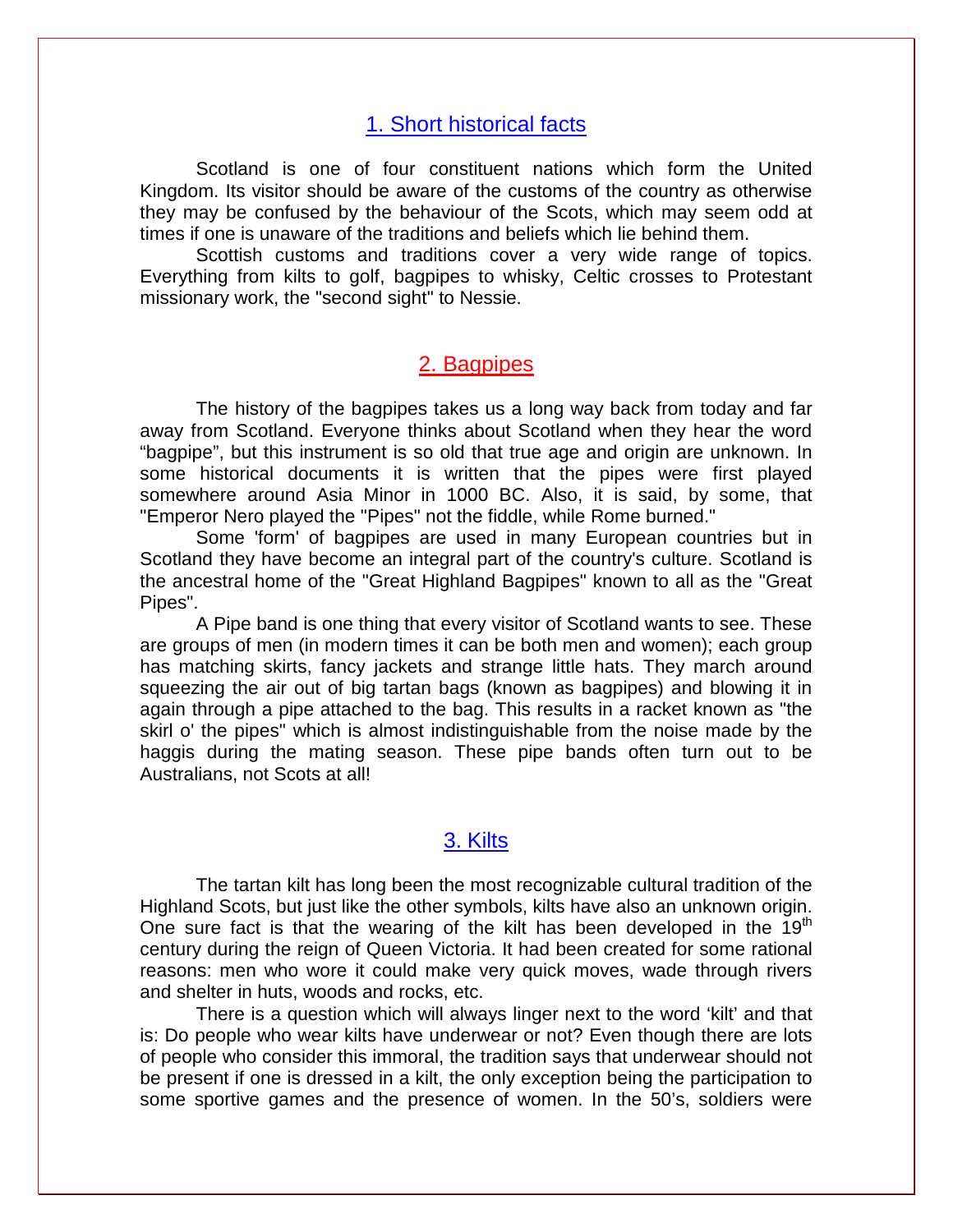verified if they wore underwear by their sergents who used a long stick that had in the top a mirror.

### 4. Scottish food and drink

Other two reasons for which Scotland is famous are its traditional food and of course, whisky. No one could argue that traditional Scottish cooking has produced one of the great cuisines of the world. The quality of the ingredients has always been excellent: the world's finest seafood including shellfish, lobster and crabs, and varieties of fish too numerous to mention; succulent lamb and beef; soft fruit including raspberries, strawberries and blackberries and a host of locally produced types of cheese, including cheddar from Ayrshire and Galloway.

 The national dish is the haggis, a type of food that combines mutton with other ingredients and which is served with turnip and potatoes.

 Whisky has been produced in Scotland for hundreds of years. It is well known that the Irish created this alcoholic drink, but the Scots were the ones who brought it to the form that we drink today. Whisky refers to a broad category of alcoholic beverages that are distilled from grains and aged in oak casks. The name means water of life.

### 5. Christmas in Scotland

 Although Scotland has so many traditions, its Christmas is not too different from the others. Anyway, there are some interesting things to talk about. For example, children write letters to Santa, but they don't leave it by the window, they burn it in their chimneys so that the information goes straightly to Lapland.

 Beside the traditional Christmas tree that everyone decorates, Scots also decorate their houses so that in December almost all the buildings shine in the gloom of night.

 Another interesting fact is that the people who get presents unwrap the paper carefully so that they can use it again. This is not such a bad thing if we take into account how many trees are annually being cut for paper.

### 7. The Loch Ness Monster

 The Loch Ness Monster was firstly spotted by the Vikings around year 500 BC. The legend tells that St. Columba heard about the monster's murder of a man and he ran to the center of the water to order the monster not to hurt anyone else.

 The monster was also seen during the last century but the poor man who sighted the beast was so shocked that he did not speak much about the incident.